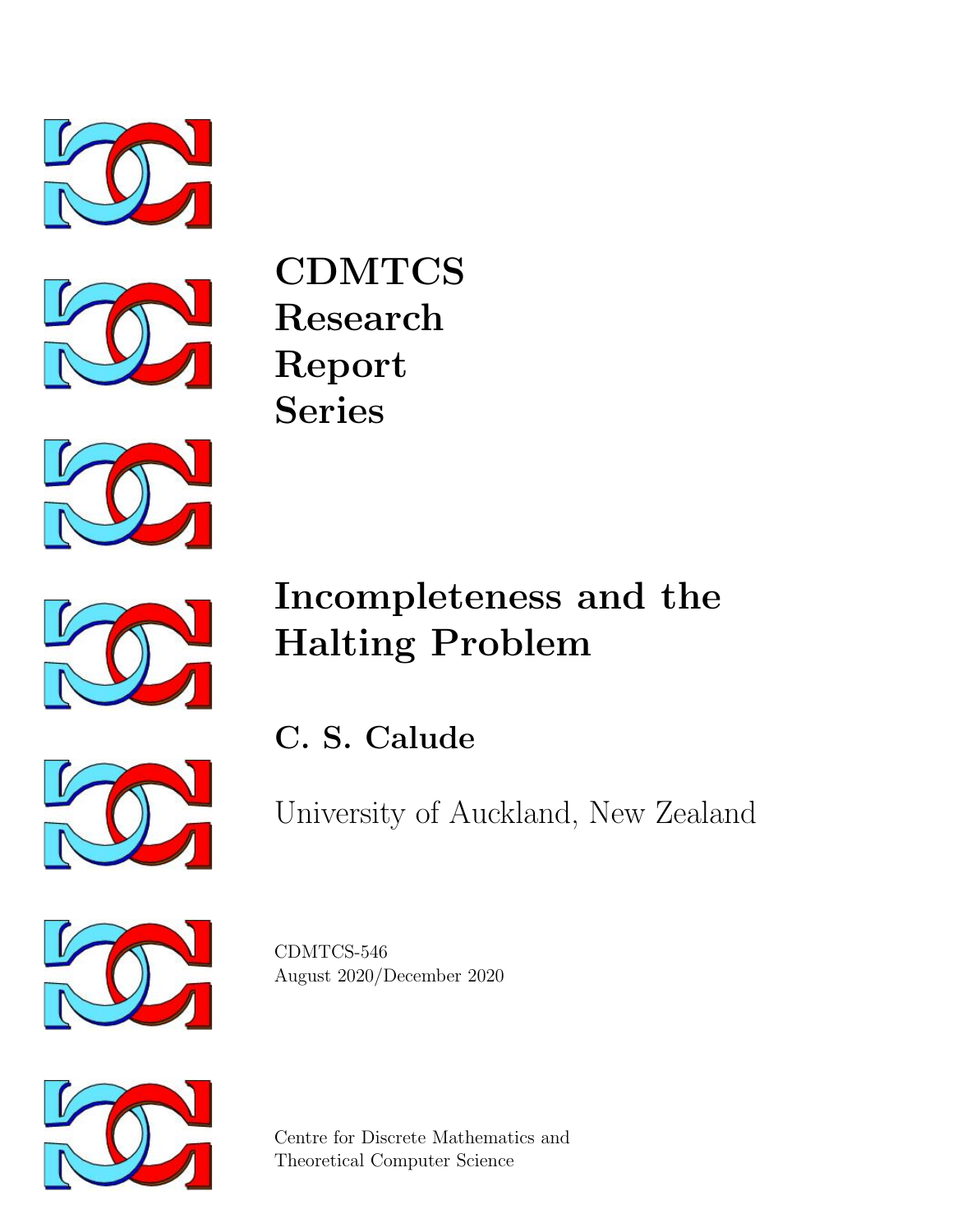## CRISTIAN S. CALUDE **Incompleteness and** the Halting Problem

Abstract. We present an abstract framework in which we give simple proofs for Gödel's First and Second Incompleteness Theorems and obtain, as consequences, Davis', Chaitin's and Kritchman-Raz's Theorems.

*Keywords*: Gödel's Incompleteness Theorems, the Halting Problem

### 1. Introduction

Gödel's Incompleteness Theorems are arguably the most important results in mathematical logic; they have deep implications not only in mathematics and logic, but also in other fields like philosophy and computer science.

Gödel's First Incompleteness Theorem states that in every computably enumerable rich enough consistent formal theory, there exists a sentence that cannot be proved nor disproved within the theory. This result is purely syntactic; if the formal theory has a sound semantics, then from the Gödel's First Incompleteness Theorem one can deduce the existence of a true, but unprovable in the theory, sentence. The Second Incompleteness Theorem states that the consistency of a computably enumerable rich enough consistent formal theory cannot be proved within the theory.

In this paper we give simple proofs, in an abstract framework, for both Incompleteness Theorems based on the undecidability of the Halting Problem. The undecidable sentences have a "relatively simple structure", lowest in Gödel's hierarchy [8]. From these results we deduce the First Incompleteness Theorem in Davis' version [10] and Chaitin's version [5, 6], as well as Kritchman and Raz's version [17] of the Second Incompleteness Theorem.

#### 2. Framework

We assume elementary knowledge of computability theory [21] and algorithmic information theory [2]. In particular, we use an (abstract) universal programming language operating with binary strings. Such a language is equivalent to Turing machines, or register machines, see [21, 11].

Presented by Daniele Mundici; *Received* December 1, 2020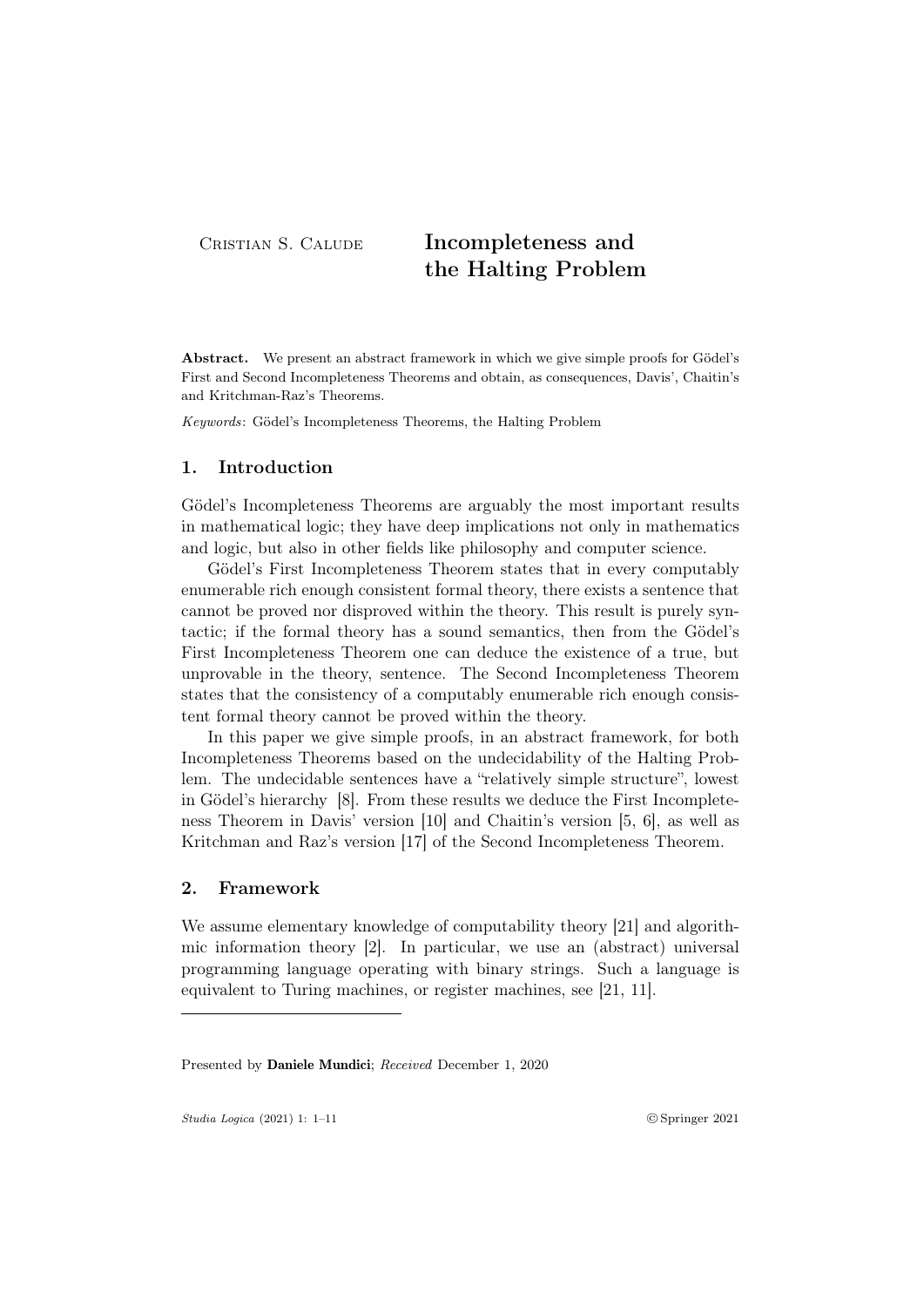The Halting Problem [9, p. 70–71] requires a decider program which can determine, given any pair (program, input), whether the program *will* eventually *halt* when run on input. The future tense indicates that the decision has to be made "in advance". There are no resource limitations on the amount of memory or time required for the decider program's execution. The decider program should stop in *finite time* and give the *correct answer for all* possible pairs (program, input). Arguably the most important result in computability theory is the undecidability of the Halting Problem.<sup>1</sup>

Theorem 1 (Halting Theorem). *No program can solve the Halting Problem for a universal programming language.*

Corollary 1. *There exists a computably enumerable set which is not computable.*

The Halting Theorem fails to apply when *we know the number of inputs of given lengths that stop on a given program*.

Lemma 1. *Consider a universal programming language having as inputs binary strings. Fix an n >* 0 *and a program P. If we know the number of inputs*  $v$  *of length less than or equal to*  $n$  *for which*  $P(v)$  *stops, then the Halting Problem for the set*  ${(P, v) | |v| < n}$  *is decidable.* 

Indeed, if we know the number *N* of programs  $|v| \leq n$  for which  $P(v)$ stops, then we can run in parallel  $P(v)$  for all programs  $|v| \leq n$  till the N halting inputs show up and stop; all other programs of length less than or equal to *n* never stop on *P*.

A formula (sentence) *S* is provable in a formal theory T if there exists a proof  $\pi$  in **T** for *S*; in this case we write  $\vdash$  *S*. The formula  $\neg S$  is the negation of *S*.

The following properties of a formal theory  $T$  will be used in what follows:

- T is *computably enumerable* if the set of proofs (hence, theorems) in T is computably enumerable.
- **T** is *rich enough*<sup>2</sup> if a certain amount of elementary arithmetic can be carried out in it.

<sup>&</sup>lt;sup>1</sup> According to Copeland [7, p. 40], the "Halting Problem was so named (and, it appears, first stated) by Martin Davis" [9, p. 70–71]. Davis credited Kleene's monograph [16, p. 382] with an informal proof.

 $2$ The minimal amount of arithmetic required will be clear in each case.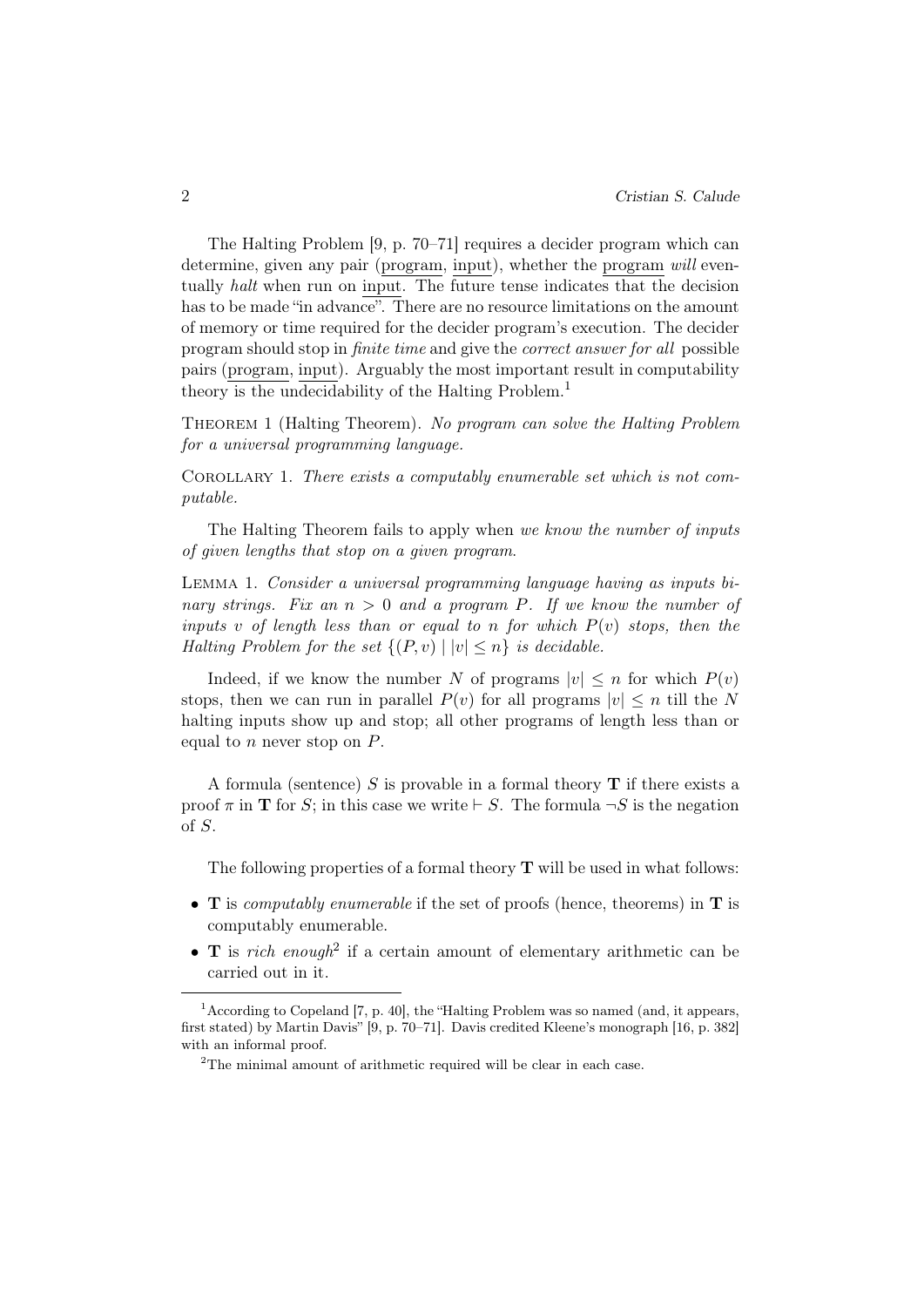- **T** is *consistent* if there is no sentence *S* in **T** such that  $\vdash S$  and  $\vdash \neg S$ .
- **T** is *syntactically complete* if for every sentence  $S$  in **T** we have  $\vdash S$  or  $\vdash \neg S$ .

Gödel's First Incompleteness Theorem is syntactic:

*In every computably enumerable, rich enough and consistent formal theory, there exists a sentence that cannot be proved nor disproved within the theory.*

From the First Incompleteness Theorem one can deduce a semantic, more intuitive, variant:

*In every computably enumerable, rich enough and consistent formal theory, there exists a true, but unprovable sentence.*

But, what semantics should one choose for T? According to [18, p. 18]

Gödel never used, neither in his statements nor in his proofs, the notion of "truth", which is not a formal concept. It is necessary to stress this point, because in current readings of this theorem, it is often too hastily said that it shows the existence of "statements that are true but unprovable" in Arithmetics. "True" statements? But where, how, according to which notion of truth?

This question will be discussed in Section 3.

Gödel's Second Incompleteness Theorem states that

*The consistency of a computably enumerable, rich enough and consistent formal theory cannot be proved within the theory.*

For more details see [22]. The paper [18] contains a deep analysis of the incompleteness phenomenon and, in particular, of the distinction between the syntactic and semantic variants.

#### 3. First Incompleteness Theorems

In this section we present an abstract form of the First Incompleteness Theorem and, as consequences, we deduce syntactic variants of Davis' and Chaitin's Theorems. Next we introduce an abstract form of semantics and prove a semantic version of the First Incompleteness Theorem from which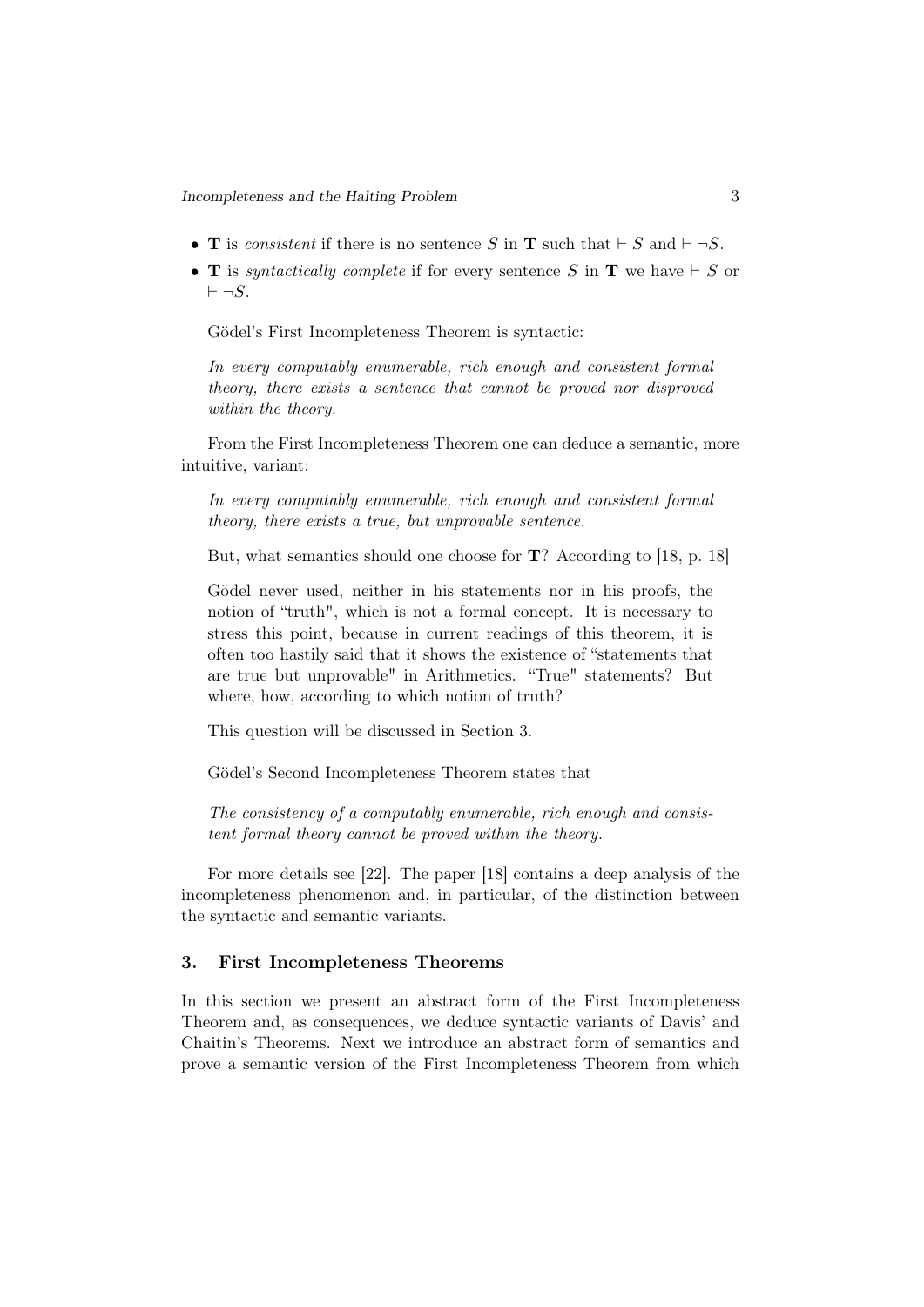we deduce Davis' and Chaitin's Theorems.

The framework developed in this paper is justified by Gödel's view of a formal system as just a mechanical procedure for generating "provable formulas" [14]:

... due to A. M. Turing's work, a precise and unquestionably adequate definition of the general concept of formal system can now be given, the existence of undecidable arithmetical propositions and the non-demonstrability of the consistency of a system in the same system can now be proved rigorously for every consistent formal system containing a certain amount of finitary number theory.

Turing's work gives an analysis of the concept of "mechanical procedure" (alias "algorithm" or "computation procedure" or "finite combinatorial procedure"). This concept is shown to be equivalent with that of a "Turing machine". . . . *A formal system can simply be defined to be any mechanical procedure for producing formulas, called provable formulas.*<sup>3</sup>

*In what follows we will work with a computably enumerable and rich enough formal theory (shortly, formal theory)* T *"for almost all mathematics".* An example is ZFC, Zermelo–Fraenkel set theory with the axiom of choice, the standard axiomatic set theory for mathematics. This means that virtually every mathematical proof, and in particular the proofs in this paper, can be carried out in T.

Consider a formal theory **T** using sentences over an alphabet  $\Sigma$  containing the symbol  $\neg$ . In **T** we fix two sets:  $P_1$  is a non-empty computable set of sentences over  $\Sigma \setminus \{\neg\}$  and  $P_2 = \{\neg S \mid S \in P_1\}$ . We also define two sets of sentences in  $P_1$  provable in **T**:

$$
Prov_1 = \{ S \in P_1 \mid \vdash S \}, Prov_2 = \{ S \in P_1 \mid \vdash \neg S \}.
$$

Theorem 2 (First incompleteness Theorem). *Let* T *be a consistent formal theory such that* Prov<sub>1</sub> *is not computable. Then, there exists a sentence in P*<sup>1</sup> *such that neither itself nor its negation are provable in* T*.*

PROOF. From consistency it follows that  $\text{Prov}_1 \cap \text{Prov}_2 = \emptyset$ . Assume by absurdity that for every  $S \in P_1$  we have either  $\vdash S$  or  $\vdash \neg S$ . Fix  $S \in P_1$  and

<sup>&</sup>lt;sup>3</sup>My italics.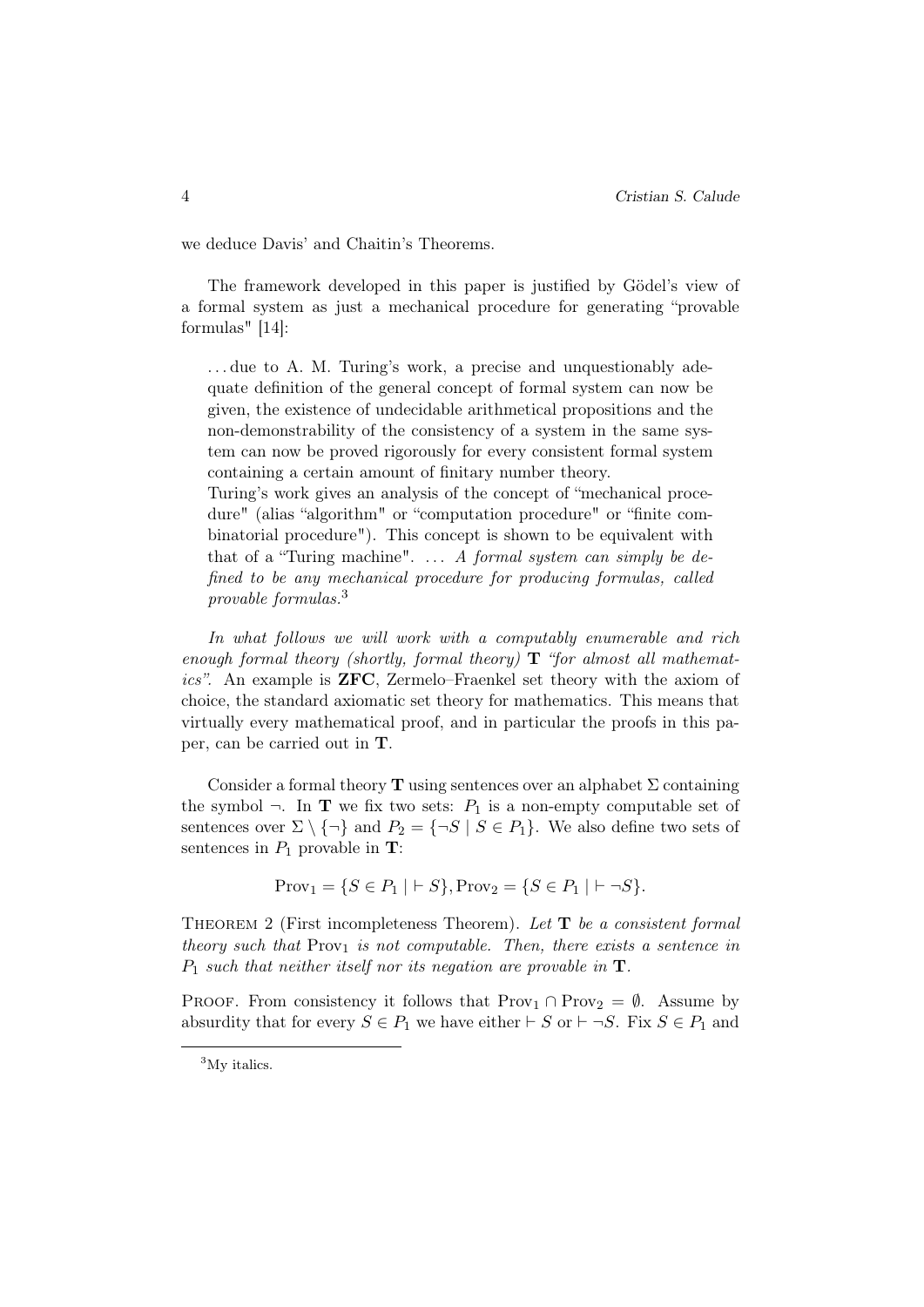computably enumerate all proofs  $\pi_i$ ,  $i = 1, 2, \ldots$  in **T**; from the absurdity assumption it follows that eventually either a proof  $\pi_i$  for *S* or a proof  $\pi_j$  for  $\neg S$  will show up in the enumeration. In the first case  $\vdash S$ , so  $S \in \text{Prov}_1$ ; in the second case  $\vdash \neg S$ , so  $S \in \text{Prov}_2$ , hence by consistency,  $S \notin \text{Prov}_1$ . This proves that  $Prov_1$  is computable, a contradiction.

Definition 1. *A sentence that neither itself nor its negation is provable in* T *is called* undecidable (*in* T)*.*

In the context of Theorem 2, if *S* is undecidable in **T**, then the set  $P_1 \setminus \{S\}$ is computable and the set  $Prov_1 \setminus \{S\}$  is not computable, hence the theorem can be applied again to  $P_1 \setminus \{S\}.$ 

COROLLARY 2. Let  $T$  be a consistent formal theory such that  $Prov_1$  is not *computable. Then, there exist infinitely many undecidable sentences in* T*.*

Consider now a universal programming language like the Turing machine language [21] or Turing-Post programming language [10]. The sentence " $N(P, v)$ " says that the program *P* never halts on input *v*. So, for every program *P* and string  $v, "N(P, v)"$  is a perfectly definite sentence which is either true (if *P* never halts) or false (if *P* eventually halts). The falsity of " $N(P, v)$ " can always be proved by exhibiting the sequence of program instructions run by *P* on *v* which leads to termination. However, when " $N(P, v)$ " is true, no finite sequence of instructions suffices to demonstrate it.

The sentences " $N(P, v)$ " can be formalised in a formal theory **T** and they form a computable set  $P_1$ . As a consequence of the undecidability of the Halting Problem the set  $Prov_1$  is computably enumerable but not computable, so we get

Corollary 3 (Syntactic version of Davis' Theorem [10]). *Let* T *be a consistent formal theory. There exist infinitely many undecidable sentences "N*(*P, v*)*" in* T*.*

We may still be able to prove that a particular " $N(P, v)$ " is provable in T by a logical analysis of *P*'s behaviour on *v* and, indeed, there are infinitely many such cases.

To obtain Chaitin's Theorem we need to introduce the notion of Kolmogorov-Chaitin complexity, shortly, complexity. To define the complexity of a binary string *w* we need a binary encoding of programs *P*, see [21], i.e. an injective, computable function  $P \rightarrow code(P)$ , and a computable encoding  $\langle , \rangle$  of pairs of strings (from  $z = \langle x, y \rangle$  we retrieve uniquely, in a computable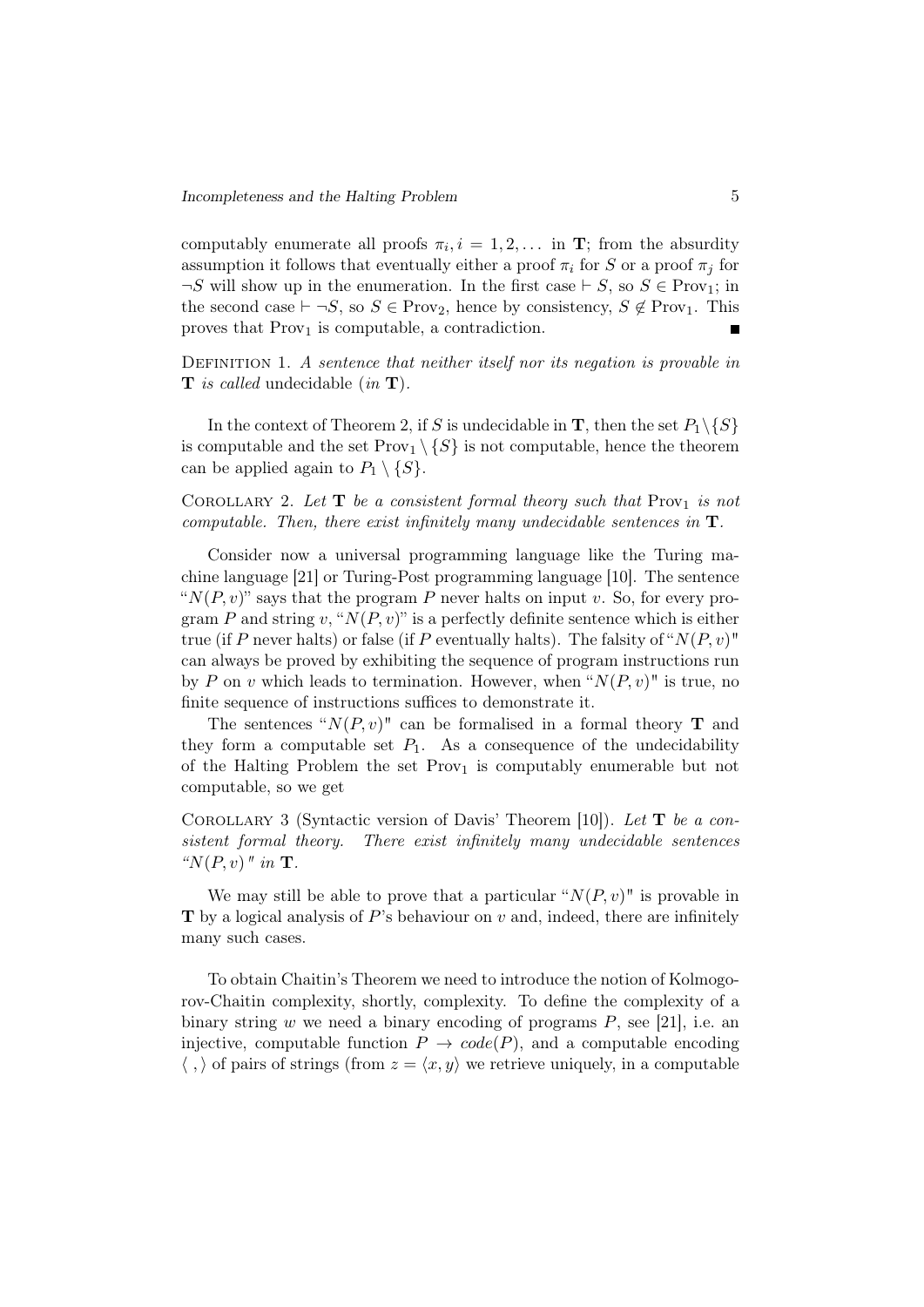way, *x*, *y*).<sup>4</sup> A string *x* is described by a pair  $\langle P, v \rangle$  such that  $P(v) = x$ . The length of the description is  $|P, v\rangle$ . A string *x* has complexity *n*, in writing  $C(x) = n$ , if

- 1) there is a program *P* and a string *v* such that  $P(v) = x$  and  $|\langle P, v \rangle| = n$ , and
- 2) *n* is the smallest natural number for which 1) holds.

The sentences of the form " $C(x) > n$ " can be formalised in a formal theory **T** and they form a computable set  $P_1$ . Again, as a consequence of the Halting Theorem, the complexity function  $C$  is incomputable [2], hence the set  $Prov_1$ is computably enumerable but not computable, so we get

Corollary 4 (Syntactic version of Chaitin's Theorem [5]). *Let* T *be a consistent formal theory. There exist infinitely many undecidable sentences*  $^{\prime\prime}C(v) > n^{\prime\prime}$  *in* **T**.

We now present a form of semantic incompleteness. To this aim we need a suitable formal definition of "true sentences" of T. The completeness of propositional calculus and, more interestingly, of predicate calculus, offer solutions: a formula in such a calculus is true iff it is true under every interpretation [22]. In the first example the truth/validity of a formula can be decided with truth tables; in the second, more complex case, truth was defined by Gödel [12] as part of his proof of the Completeness Theorem.<sup>5</sup> In contrast with the case of propositional calculus, Church [20] proved that truth is not decidable in predicate calculus. These formulations of truth are not powerful enough for the complexity of the formal systems aiming to be foundations for the whole mathematics. Following [18, p. 24] we can ask:

. . . how can we state, in Mathematics, that an assertion is true without demonstrating it (or taking it for hypothesis)? The interlocutor must then produce a proof convincing us of the "(unprovable) truth" of *G*. <sup>6</sup> The hypothesis of consistency, he/she points out, implies that *G* is unprovable (first theorem). And since *G* "asserts" that it is not provable . . . then it is true. This reasoning based on the "meaning" of *G* is informal, vague and unwritten. But once formalised, it is a

<sup>&</sup>lt;sup>4</sup>An example is  $\langle x_1 x_2 ... x_n, y \rangle = x_1 0 x_2 0 ... x_n 1 y$ .

<sup>5</sup>Which became the first important link between proof theory – that studies which sentences can be formally proven in formal theories – and model theory – that deals with what is true in different models of theories.

 ${}^{6}$ This refers to Gödel's original proof [13].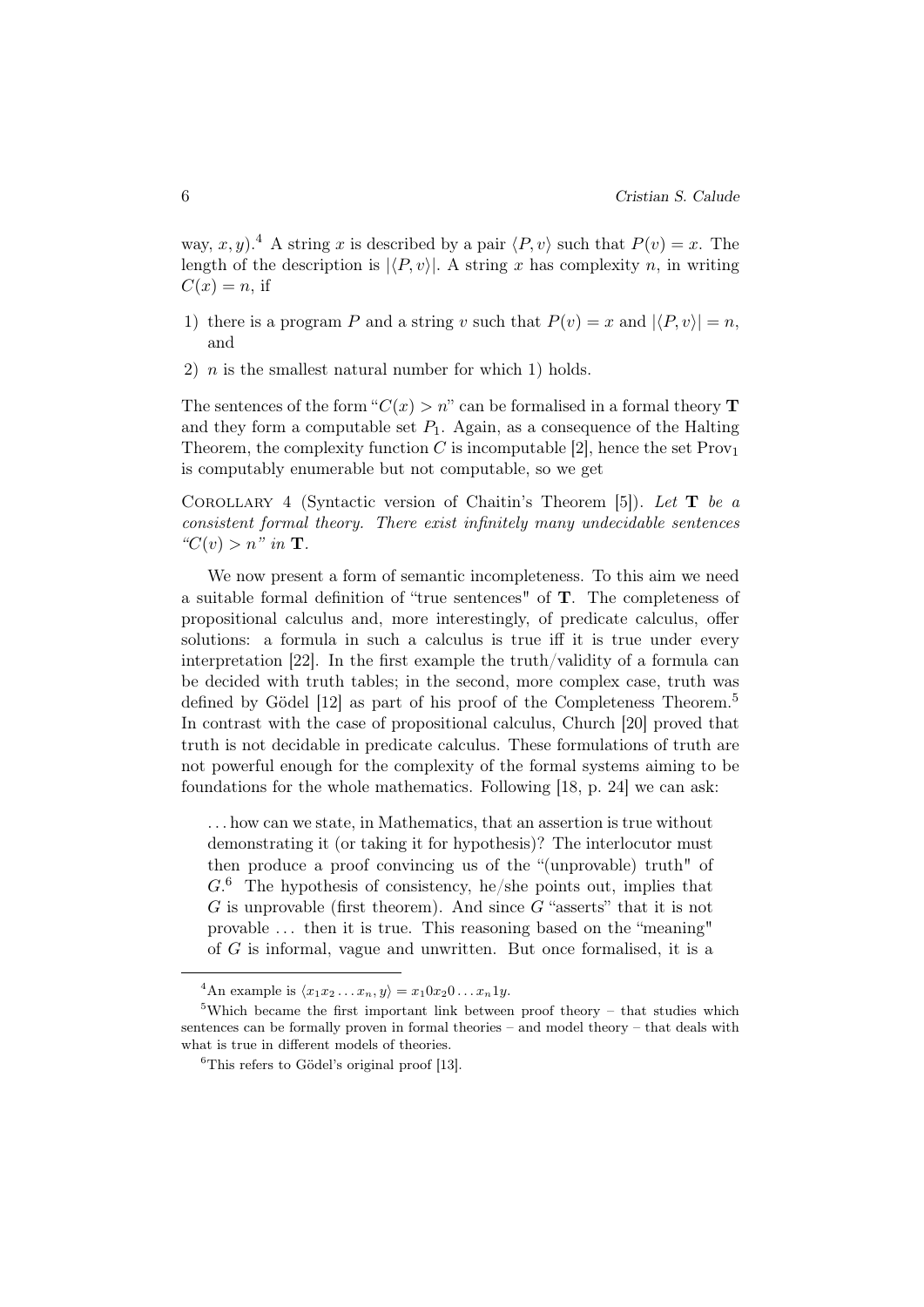semantic version of the rigorous formal implication  $PA \vdash (Cons \rightarrow G)$ that constitutes the core of the second theorem.

To make matters worse we recall<sup>7</sup>

Theorem 3 (Tarski's Undefinability Theorem [23]). *Arithmetical truth cannot be defined in Peano Arithmetic.*

Still, a painless formalisation of truth suited for our discussion can be provided. Motivated by the simple structure of sentences in Corollary 3 and Corollary 4 we introduce the following:

DEFINITION 2. By *True* we denote a subset of  $P_1 \cup P_2$  satisfying the property

• for every  $S \in P_1, S \in True$  iff  $\neg S \notin True$ .

The elements *S* in *True* are called *true sentences* and are denoted by  $\models S$ . True sentences satisfy a semantic form of consistency:

LEMMA 2. *There is no*  $S \in P_1$  *such that*  $\models S$  *and*  $\models \neg S$ *.* 

Fix a set *True*. We say that

- **T** is *sound* for *True* if for every sentence *S* in **T**, if  $\vdash$  *S*, then  $\models$  *S*.
- **T** is *semantically complete for True* if for every sentence *S* in **T**, if  $\models S$ then  $\vdash S$ .

LEMMA 3. *Every formal theory* **T** *sound for True is consistent.* 

**PROOF.** If **T** is not consistent, then there exists an  $S \in P_1$  such that  $\vdash S$  and  $\dashv \neg S$ , so by soundness we get,  $\not\vdash S$  and  $\not\vdash \neg S$ , contradicting Lemma 2.

REMARK 1. If **T** is sound for True and  $Prov_1 \neq \emptyset$ , then  $P_1 \cap True \neq \emptyset$ .

Theorem 4 (Semantic incompleteness Theorem). *Let* T *be a formal theory which is sound for a set True and* Prov<sub>1</sub> *is not computable. Then, there exist in True infinitely* many undecidable sentences (in **T**).

PROOF. By hypothesis  $\mathbf T$  is sound for *True*, so by Lemma 3,  $\mathbf T$  is consistent; as Prov<sub>1</sub> is not computable, Theorem 2 applies, so we get a sentence  $G \in P_1$ such that *G* and  $\neg G$  are not provable in **T**. From Lemma 2 one and only one of these two sentences is true. Finally, we use Corollary 2 to get infinitely many undecidable true sentences (in  $\mathbf{T}$ ). П

<sup>&</sup>lt;sup>7</sup>See  $[1, p. 128]$ ; Gödel discovered this result in 1930, while proving his First Incompleteness Theorem [13], well before 1933, the year of Tarski's publication, see [19].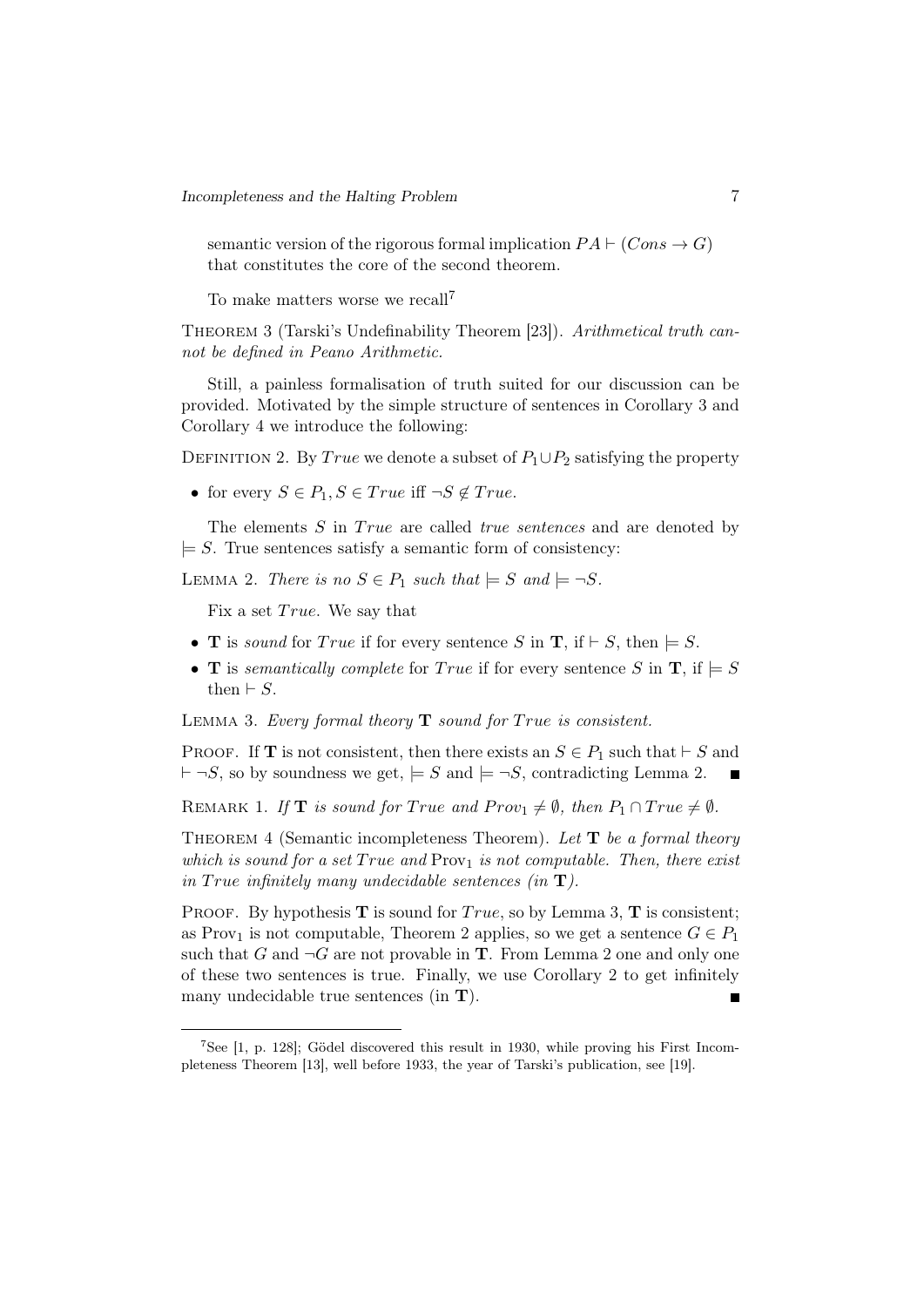Corollary 5 (Davis' Theorem [10]). *Let* T *be a formal theory which is sound for the set True of all true sentences "* $N(P, v)$ *". Then there exist infinitely many true sentences "* $N(P, v)$ *" unprovable in* **T**.

Corollary 6 (Chaitin's Theorem [5]). *Let* T *be a formal theory which is sound for the set True of all true sentences "* $C(v) > n$ *". Then there exist infinitely many true sentences "* $C(v) > n$ " *unprovable in* **T**.

The original form of Chaitin's Theorem is: *For any rich enough consistent formal theory* T*, there exists a positive integer L such that for every binary string v, the statement* " $C(v) > L$ " *cannot be proved in* **T**. At a superficial level one may think that the statement says that Corollary 6 is true for almost all true sentences " $C(v) > n$ ", but this is false: there exist infinitely many true statements " $C(v) > n$ " provable in **T**.

#### 4. Second Incompleteness Theorem

In this section we present an abstract form of the Second Incompleteness Theorem from which we deduce a variant based on the Halting Theorem and Kritchman-Raz Theorem.

DEFINITION 3. *A formal theory* **T** with a set *True* is

• *reciprocally sound* for *True* if for every  $S \notin True$  we have  $\vdash \neg S$ .

Theorem 5 (Second Incompleteness Theorem). *Let* T *be a consistent formal theory which is sound and reciprocally sound for a set True and the set*  $Prov<sub>1</sub>$ *is not computable. Then,* T *cannot prove its consistency.*

PROOF. Assume that the computable set  $P_1$  (which is infinite by Corollary 2) is injectively coded in the form  $\{S(x) | x \in \{0,1\}^*\}$ , where  $\{0,1\}^*$  is the set of all binary strings. For each  $n \geq 1$  consider the set

$$
M_n = \{ S(x) \in P_1 \mid S(x) \in True, |x| \le n \}.
$$

By Theorem 4 there exists a sentence  $S(z) \in True \setminus Prov_1$ , hence for every  $n \geq |z|$ ,  $S(z) \in M_n \setminus Prov_1$  and  $1 \leq \#M_n \leq 2^{n+1} - 1$ .

Fix  $n \geq |z|$ . If  $M_n$  has one element, then all the remaining  $2^{n+1} - 2$ sentences  $S(y)$  with  $|y| \leq n$  are not in  $M_n$ , hence not in *True*, so by reciprocal soundness,  $\vdash \neg S(y)$ . By computably enumerating the proofs  $\pi_1, \pi_2, \ldots$  in **T** till all  $2^{n+1}-2$  proofs for these sentences show up, we get all  $2^{n+1}-2$  sentences  $S(y)$  with  $|y| \leq n$  and  $S(y) \notin True;$ <sup>8</sup> the remaining unique sentence  $S(z)$ 

<sup>8</sup>This process is analogous to Lemma 1.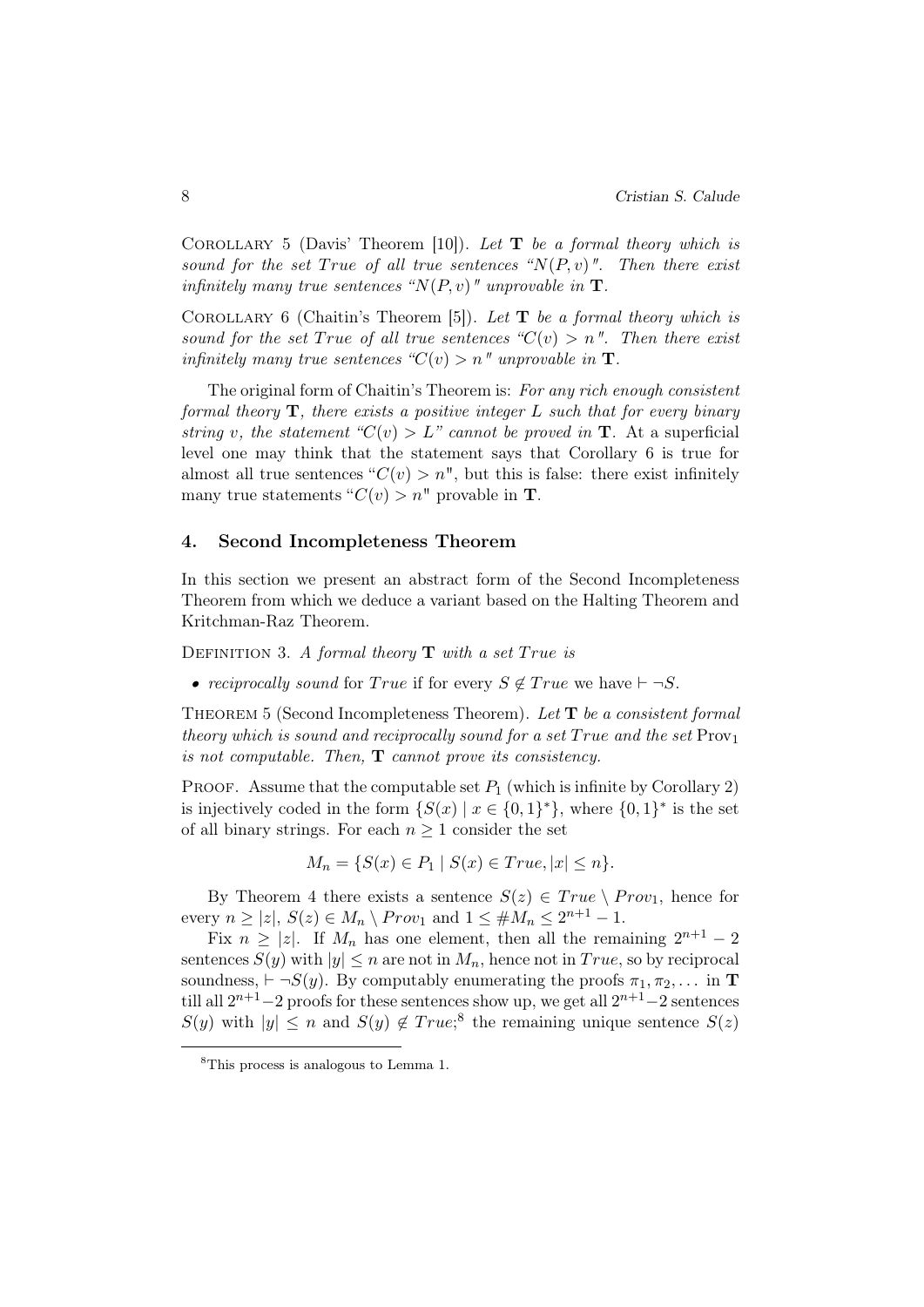is in  $M_n \setminus Prov_1$ . However, for every  $|y| \leq n, y \neq z$  we have  $\vdash \neg S(y)$ , and because **T** is rich enough,  $\vdash S(z)$ , in contradiction with Theorem 4. Using the consistency of  $T$  and the fact that  $T$  is rich enough, we deduce that  $T$ proves that  $M_n$  has at least 2 elements. The above reasoning can continue by assuming that  $M_n$  has exactly 2 elements and getting again a contradiction with Theorem 4. Step by step we will reach the stage when  $T$  proves that  $M_n$  has at least  $2^{n+1} - 1$  elements, a contradiction.

Corollary 7. *Let* T *be a formal theory which is sound for the set of all true sentences "N(P, v)". Then*  $\mathbf{T}$  *cannot prove its consistency.* 

PROOF. The set *Prov*<sub>1</sub> is computably enumerable but not computable because of the Halting Theorem. The set  $True = \{``N(P, v)" \mid P(v) \text{ does not} \}$ stop*}* satisfies Definition 2; furthermore, it is reciprocally sound because if " $N(P, v)$ "  $\notin True$ , then  $P(v)$  stops, hence **T** can prove it by simply describing the running of *P* on *v* until it stops. Finally, in view of the consistency of T and Lemma 3, the conclusion follows from Theorem 5.  $\blacksquare$ 

Corollary 8 (Kritchman-Raz Theorem [17]). *Let* T *be a formal theory which is sound for the set of true sentences "* $C(x) > n$ *". Then* **T** *cannot prove its consistency.*

PROOF. As in the proof of Corollary 7, Prov<sub>1</sub> is computably enumerable but not computable. The set  $True = \{C(x) > n\}$   $|C(x) > n\}$  satisfies Definition 2 and it is reciprocally sound because if " $C(x) > n$ "  $\notin True$ , then there exists a program *P* and a string *v* such that  $P(v) = x$  and  $|\langle P, v \rangle| \leq n$ , hence **T** can prove it by giving *P* and *v* and describing the running of  $P(v)$ until it stops and produces  $x$ . Again, by consistency of  $\bf{T}$  and Lemma 3, the conclusion follows from Theorem 5.

#### 5. Conclusions

In this paper we have used the Halting Theorem to prove an abstract form of Gödel's First Incompleteness Theorem (Theorem 2) from which we have derived a semantic version (Theorem 4), Gödel's Second Incompleteness Theorem (Theorem 8) as well Davis', Chaitin's Theorems (also in syntactic variants) and finally Kritchman-Raz's Theorem. Theorem 4 answers in the affirmative the open problem posed in [3], which referred to unprovable instances of every undecidable problem.

Г

П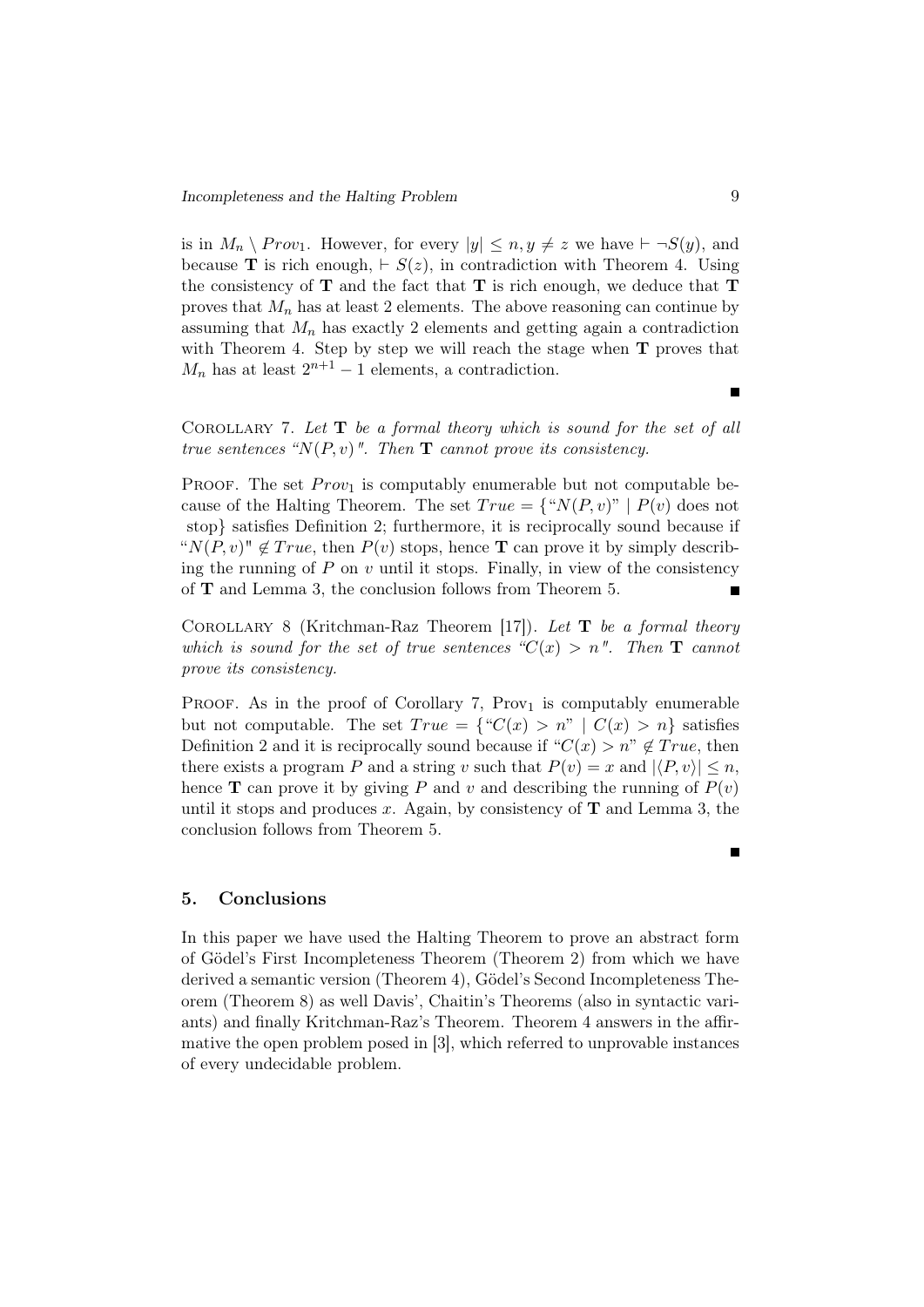All undecidable sentences in this paper have the form " $\forall x$ [*Pred*(*x, y*)]", where *Pred* is a computable predicate. They have a "relatively simple structure", lowest in Gödel's hierarchy [8], in the sense that such a sentence can be refuted by a single counter-example.<sup>9</sup> However, this does not mean that they are simple or mathematically non-interesting. For example, Fermat's Last Theorem and Riemann's Hypothesis have each this form.

No discussion about incompleteness can avoid a philosophical comment. Hintikka [15, p. 35] stated that

We are now in position to see that any particular proof given to Gödel's first incompleteness theorem is philosophically irrelevant. ... it has no philosophical significance whatsoever. It does not, because it cannot, show anything about the reasons why elementary arithmetic is incomplete.

Would the undecidability of the Halting Problem – the common argument in the unification proposed in this paper – count as a reason for incompleteness?

#### Acknowledgements

This paper was inspired by many discussions on Gödel's incompleteness with G. Longo and, particularly, his recent paper [18]. I am grateful to M. Davis, F. Kroon, L. Staiger, K. Svozil and A. Withy for comments which improved the paper.

#### References

- [1] Avigad, Jeremy, 'Computability and Incompleteness Lectures Notes, 2007, 128 pages, https://www.andrew.cmu.edu/user/avigad/Teaching/candi\_notes.pdf', .
- [2] Calude, Cristian, *Information and Randomness—An Algorithmic Perspective*, Springer, Berlin, 2002 (2nd ed.).
- [3] Calude, Cristian, and Gheorghe Păun, 'Independent instances for some undecidable problems', *RAIRO. Informatique théorique*, 17 (1983), 1, 49–54.
- [4] CALUDE, CRISTIAN S, and SERGIU RUDEANU, 'Proving as a computable procedure', *Fundamenta Informaticae*, 64 (2005), 1-4, 43–52.
- [5] Chaitin, G. J., 'Computational complexity and Gödel's incompleteness theorem', *ACM SIGACT News*, (1971), 9, 11–12.
- [6] Chaitin, Gregory J., *Information-Theoretic Incompleteness*, World Scientific, Singapore, 1992.

<sup>&</sup>lt;sup>9</sup>The paper [4] discusses degrees of incompleteness.